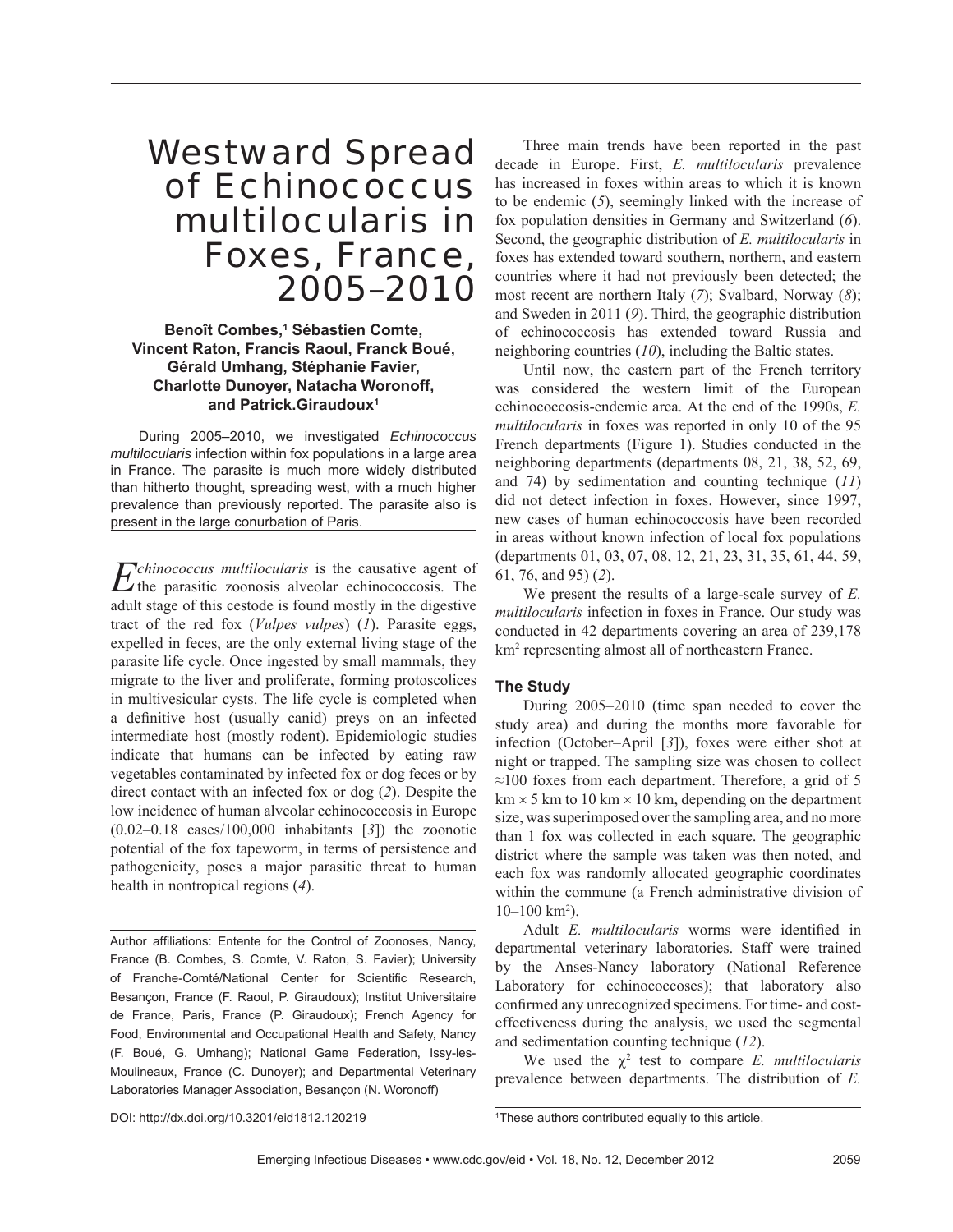## **DISPATCHES**



Figure 1. Fox locations (A, B) and department map (C), France, 2005–2010. Numbers in B and C are department national identification numbers. Panel B shows a close-up view of the departments of the Paris conurbation. Solid circle, *Echinococcosus multilocularis*–positive fox; open circle, *E. multilocularis*–negative fox; dark gray, area totally urbanized (75 is Paris intra muros); medium gray, area intensively urbanized; light gray, periurban landscapes. C) Department 68 belongs to the historically echinococcosis-endemic area but could not be explored for the current study. A color version of this figure is available online (wwwnc.cdc.gov/EID/article/18/12/12-0219-F1.htm).

*multilocularis* prevalence in foxes was modeled against geographic coordinates by using a generalized additive model with a logistic link function and a thin plate regression spline on 300 knots (*13*). Analyses and graphic displays were conducted by using ArcGIS 9.3, R 2.14.0 and the R packages maptools 0.8–10, mgcv 1.7–12, sp. 0.9–91, and splancs 2.01–29.

A total of 3,307 foxes were collected (Table 1). Eighty-five could not be assigned a commune code and were not kept for further analysis, except to compute *E. multilocularis* prevalence in departments. The mean number of foxes collected by department was 84.95 ( $\pm$ SD 25.76), which represents a mean of 1.56 foxes per 100 km2 (± SD 0.57). For 4 departments, (36, 61, 67, and 69), full sampling could not be completed because of technical and/or administrative reasons. Urban areas, such as departments 93, 95, and 91, also were undersampled because of human population density and high urbanization, all factors preventing easy fox sampling.



Figure 2. Model-predicted prevalence (A) and standard error (B) of *Echinococcus multilocularis* in foxes, France, 2005–2010. 1 = 100%. A color version of this figure is available online (wwwnc.cdc.gov/EID/article/18/12/12-0219-F2.htm).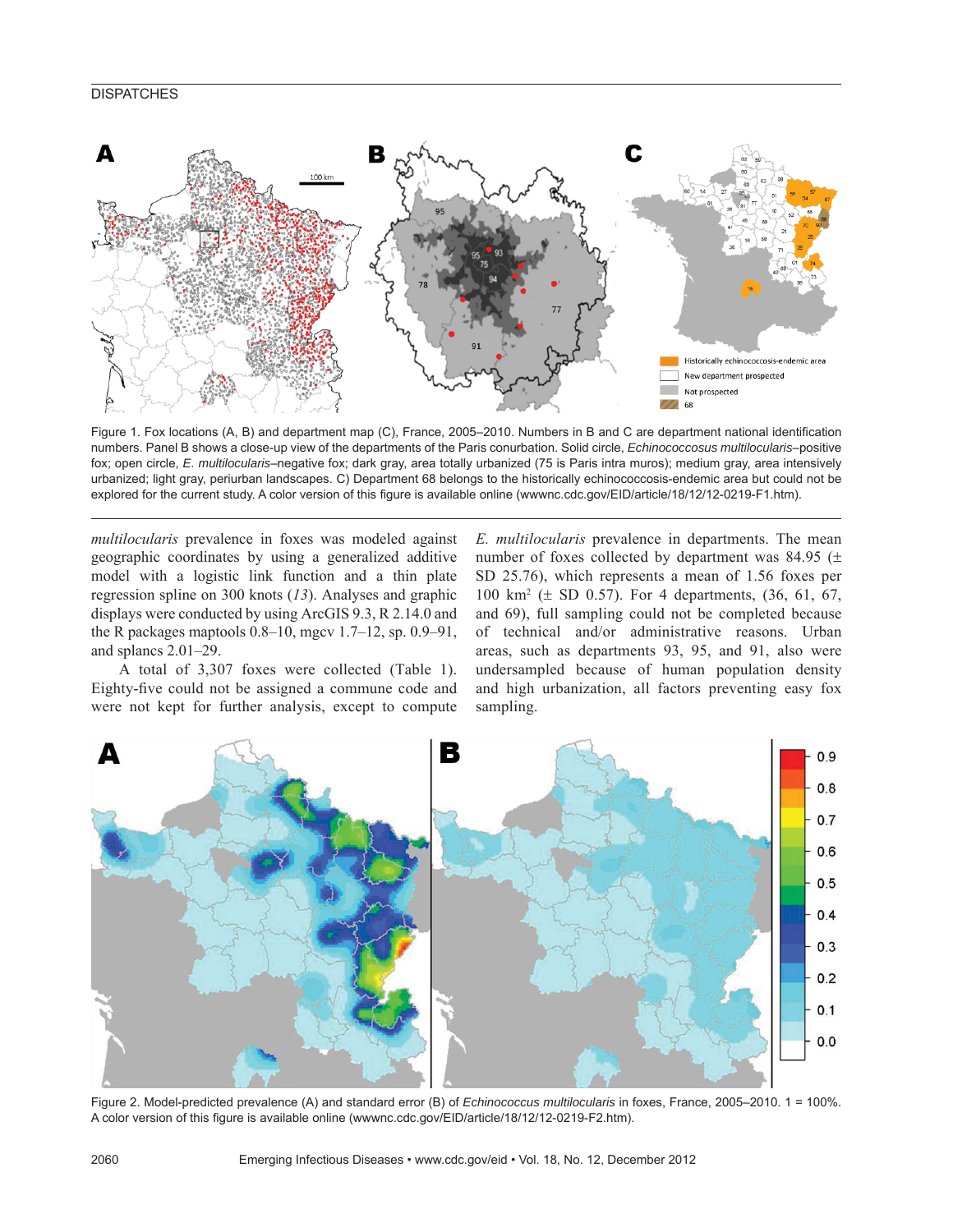We confirmed *E. multilocularis* in foxes in 35 departments (Figure 2). The prevalence varied widely among departments, from 0  $(95\% \text{ CI } 0-5\%)$  to  $54\%$ (95% CI 42%–64%) (Table 1) but was locally higher in some areas (Figure 2). The mean prevalence in the entire studied area was 17% (n = 3,307; 95% CI 16%–19%). The prevalence in the historically echinococcosis-endemic area was 41% ( $n = 789$ ; 95% CI 37%–44%) and represented  $>55\%$  of all infected foxes and  $\leq 21\%$  of the total area studied. Furthermore, in comparing our results with those of earlier similar studies during the same season with the same technique, we detected a significant increase of *E*. *multilocularis* prevalence in foxes over time in most of these departments (Table 2).

#### **Conclusions**

Our study confirms the presence of *E. multilocularis* in areas where it is known to be endemic and indicates its presence in 25 additional departments. However, we cannot discard the possibility that *E. multilocularis* was present but remained undetected during the 1980s–1990s. That *E. multilocularis* could have remained undetected if it were not already at a very low prevalence in general is doubtful. Isolated human cases recorded in the early 2000s outside areas to which it is known to be endemic corroborate this possibility (*3*). The same uncertainty applies in other parts of Europe (*14*). Taken as a whole, these findings indicate that the transmission intensity of *E*. *multilocularis* through fox populations in the occidental part of the European focus area is likely to have increased

| Table 1. Fox prevalence by department, France, 2005–2010 |                 |                        |                                                     |  |  |  |  |
|----------------------------------------------------------|-----------------|------------------------|-----------------------------------------------------|--|--|--|--|
| Department no., name                                     | Total no. foxes | Prevalence, % (95% CI) | Density of collected foxes, no./100 km <sup>2</sup> |  |  |  |  |
| 01-Ain                                                   | 98              | $20(13 - 30)$          | 1.7                                                 |  |  |  |  |
| 02-Aisne                                                 | 89              | $20(13 - 30)$          | 1.22                                                |  |  |  |  |
| 08-Ardennes                                              | 91              | $36(27-47)$            | 1.85                                                |  |  |  |  |
| 10-Aube                                                  | 99              | $12(7-21)$             | 1.68                                                |  |  |  |  |
| 14-Calvados                                              | 96              | $14(8-22)$             | 1.73                                                |  |  |  |  |
| 15-Cantal*                                               | 97              | $9(5-17)$              | 1.68                                                |  |  |  |  |
| 18-Cher                                                  | 74              | $1(0-8)$               | 1.55                                                |  |  |  |  |
| 21-Cote d'Or                                             | 72              | $21(12-32)$            | 0.85                                                |  |  |  |  |
| 25-Doubs*                                                | 113             | $53(44-62)$            | 2.21                                                |  |  |  |  |
| 27-Eure                                                  | 93              | $0(0-5)$               | 1.66                                                |  |  |  |  |
| 28-Eure et Loire                                         | 42              | $0(0-10)$              | 0.97                                                |  |  |  |  |
| 36-Indre                                                 | 52              | $0(0-9)$               | 1.03                                                |  |  |  |  |
| 38-Isere                                                 | 89              | $1(0-7)$               | 1.2                                                 |  |  |  |  |
| 39-Jura*                                                 | 102             | $52(42-62)$            | 2.02                                                |  |  |  |  |
| 41-Loire et Cher                                         | 86              | $2(0-9)$               | 1.47                                                |  |  |  |  |
| 42-Loire                                                 | 97              | $1(0-6)$               | 2.06                                                |  |  |  |  |
| 45-Loiret                                                | 100             | $0(0-5)$               | 1.53                                                |  |  |  |  |
| 50-Manche                                                | 81              |                        | 1.35                                                |  |  |  |  |
| 51-Marne                                                 | 103             | $15(8-25)$             | 1.26                                                |  |  |  |  |
|                                                          |                 | 19 (13-29)             |                                                     |  |  |  |  |
| 52-Haute Marne                                           | 94              | $14(8-23)$             | 1.51                                                |  |  |  |  |
| 54-Meurthe et Moselle*                                   | 84              | 54 (42-64)             | 1.8                                                 |  |  |  |  |
| 55-Meuse*                                                | 104             | $41(32 - 51)$          | 1.67                                                |  |  |  |  |
| 57-Moselle*                                              | 103             | $34(25 - 44)$          | 1.65                                                |  |  |  |  |
| 58-Nievre                                                | 110             | $1(0-6)$               | 1.74                                                |  |  |  |  |
| 59-Nord                                                  | 96              | 20 (13-29)             | 1.74                                                |  |  |  |  |
| 60-Oise                                                  | 87              | $7(3-15)$              | 1.53                                                |  |  |  |  |
| 61-Orne                                                  | 55              | $4(1-14)$              | 0.93                                                |  |  |  |  |
| 62-Pas de Calais                                         | 90              | $0(0-5)$               | 1.34                                                |  |  |  |  |
| 67-Bas Rhin*                                             | $\overline{7}$  | $29(5 - 70)$           | 0.44                                                |  |  |  |  |
| 69-Rhone                                                 | 48              | $8(3-21)$              | 1.69                                                |  |  |  |  |
| 70-Haute Saone*                                          | 81              | $36(26 - 47)$          | 1.54                                                |  |  |  |  |
| 71-Saone et Loire                                        | 79              | $9(4-18)$              | 1.13                                                |  |  |  |  |
| 73-Savoie                                                | 75              | $11(5-20)$             | 1.26                                                |  |  |  |  |
| 74-Haute Savoie*                                         | 73              | 49 (38-61)             | 1.76                                                |  |  |  |  |
| 77-Seine et Marne                                        | 55              | 29 (18-43)             | $\mathbf{1}$                                        |  |  |  |  |
| 80-Somme                                                 | 89              | $8(3-16)$              | 1.68                                                |  |  |  |  |
| 88-Vosges                                                | 90              | 24 (16-35)             | 1.7                                                 |  |  |  |  |
| 89-Yonne                                                 | 97              | $0(0-5)$               | 1.75                                                |  |  |  |  |
| 90-Territoire de Belfort*                                | 25              | $32(16-54)$            | 4.09                                                |  |  |  |  |
| 91-Essonnet                                              | 41              | $7(2-21)$              | 2.37                                                |  |  |  |  |
| 93-Seine Saint Denist                                    | 6               | $17(1 - 64)$           | 2.53                                                |  |  |  |  |
| 95-Val d'Oiset                                           | 44              | $0(0-10)$              | 3.59                                                |  |  |  |  |
| Historical endemic area                                  | 789             | 41 (35-41)             | 1.56                                                |  |  |  |  |
| Total                                                    | 3307            | $17(16-19)$            | 1.38                                                |  |  |  |  |

\*Department belonging to the historically echinococcosis-endemic area.

†Department of the Paris capital conurbation (Figure 1).